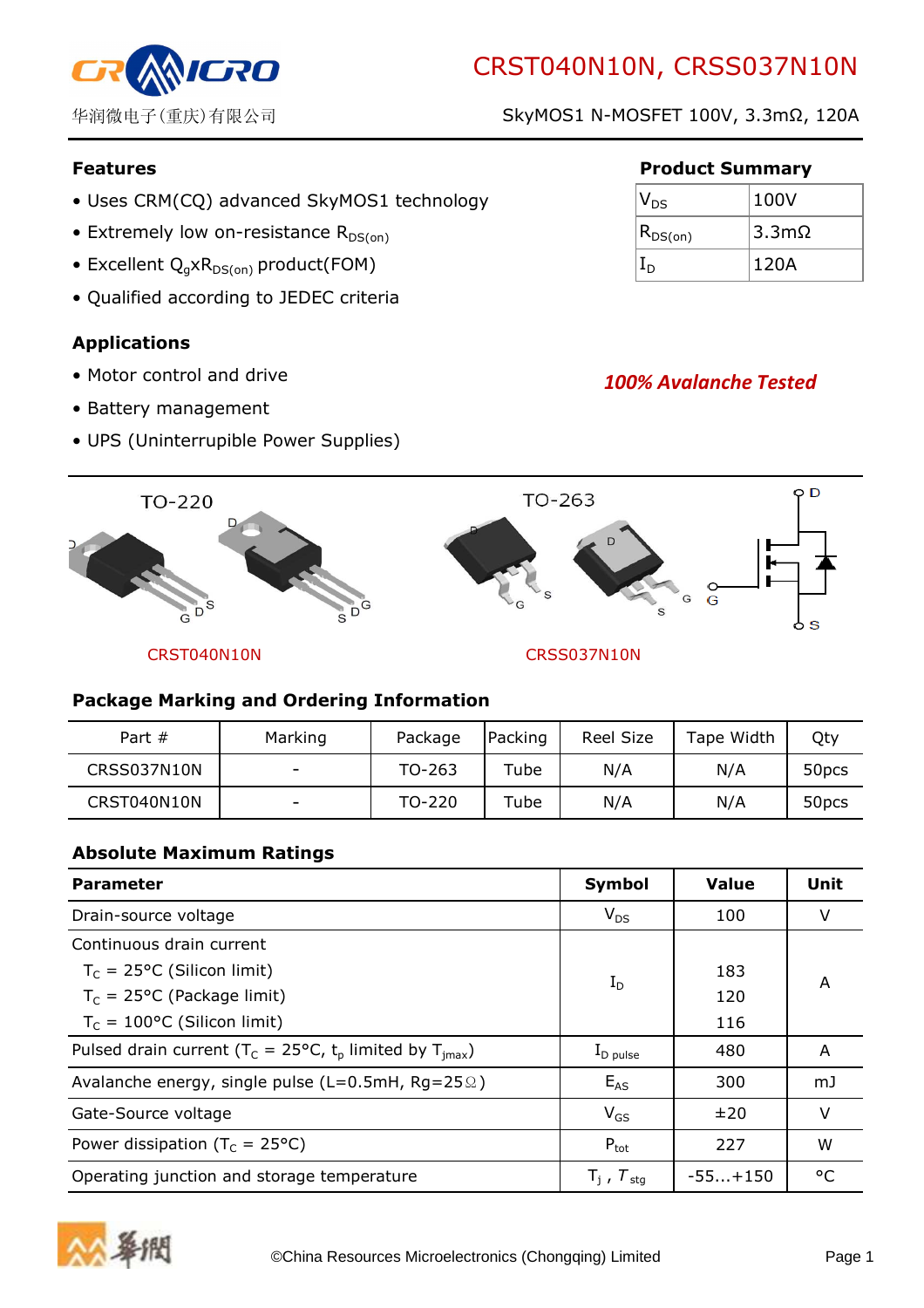

#### Thermal Resistance

| <b>Parameter</b>                                       | <b>Symbol</b> | Max  | Unit          |
|--------------------------------------------------------|---------------|------|---------------|
| Thermal resistance, junction $-$ case.                 | $R_{thJC}$    | 0.55 | $\degree$ C/W |
| Thermal resistance, junction - ambient(min. footprint) | $R_{thJA}$    | 62   |               |

#### Electrical Characteristic (at  $Tj = 25$  °C, unless otherwise specified)

| <b>Parameter</b> | <b>Symbol</b> |                      | Value |  | Unit | <b>Test Condition</b> |
|------------------|---------------|----------------------|-------|--|------|-----------------------|
|                  |               | typ.<br>min.<br>max. |       |  |      |                       |

#### Static Characteristic

| Drain-source breakdown<br>voltage   | BV <sub>DSS</sub> | 100            |      |              | $\vee$ | $V_{GS}$ =0V, I <sub>D</sub> =250uA  |
|-------------------------------------|-------------------|----------------|------|--------------|--------|--------------------------------------|
| Gate threshold voltage              | $V_{GS(th)}$      | $\overline{2}$ | 3    | 4            | $\vee$ | $V_{DS} = V_{GS}I_D = 250uA$         |
|                                     |                   |                |      |              |        | $V_{DS} = 100V, V_{GS} = 0V$         |
| Zero gate voltage drain<br>current  | $I_{DSS}$         |                | 0.05 | $\mathbf{1}$ | μA     | $T_i = 25^{\circ}C$                  |
|                                     |                   |                |      | 5            |        | $T_i = 125$ °C                       |
| Gate-source leakage<br>current      | $I_{GSS}$         |                | 10   | 100          | nA     | $V_{GS}$ =±20V,V <sub>DS</sub> =0V   |
|                                     |                   |                |      |              |        | $V_{GS} = 10V$ , I <sub>D</sub> =50A |
| Drain-source on-state<br>resistance | $R_{DS(on)}$      |                | 3.3  | 4.0          | mΩ     | TO-220                               |
|                                     |                   |                | 3    | 3.7          |        | TO-263                               |
| Transconductance                    | $g_{\mathsf{fs}}$ |                | 108  |              | S      | $V_{DS}$ =5V,I <sub>D</sub> =50A     |

#### Dynamic Characteristic

| Input Capacitance               | $C_{iss}$           | 6920 |  |    |                                                               |
|---------------------------------|---------------------|------|--|----|---------------------------------------------------------------|
| <b>Output Capacitance</b>       | $C_{\text{oss}}$    | 1026 |  | pF | $V_{GS} = 0V$ , $V_{DS} = 50V$ ,                              |
| Reverse Transfer<br>Capacitance | $C_{\text{rss}}$    | 33.4 |  |    | $f = 1MHz$                                                    |
| Gate Total Charge               | $Q_{G}$             | 117  |  |    |                                                               |
| Gate-Source charge              | $Q_{gs}$            | 40   |  | nC | $V_{GS} = 10V$ , $V_{DS} = 50V$ ,<br>$I_D = 50A$ , $f = 1MHz$ |
| Gate-Drain charge               | $Q_{qd}$            | 37   |  |    |                                                               |
| Turn-on delay time              | $t_{d(on)}$         | 48   |  |    |                                                               |
| Rise time                       | $t_{r}$             | 56   |  |    | $V_{GS} = 10V$ , $V_{DS} = 50V$ ,<br>$RG=3.0\Omega$           |
| Turn-off delay time             | $t_{d(\text{off})}$ | 75   |  | ns |                                                               |
| Fall time                       | $t_f$               | 33   |  |    |                                                               |
| Gate resistance                 | $R_G$               | 2.6  |  | Ω  | $V_{GS}$ =0V, $V_{DS}$ =0V,<br>$f = 1$ MHz                    |

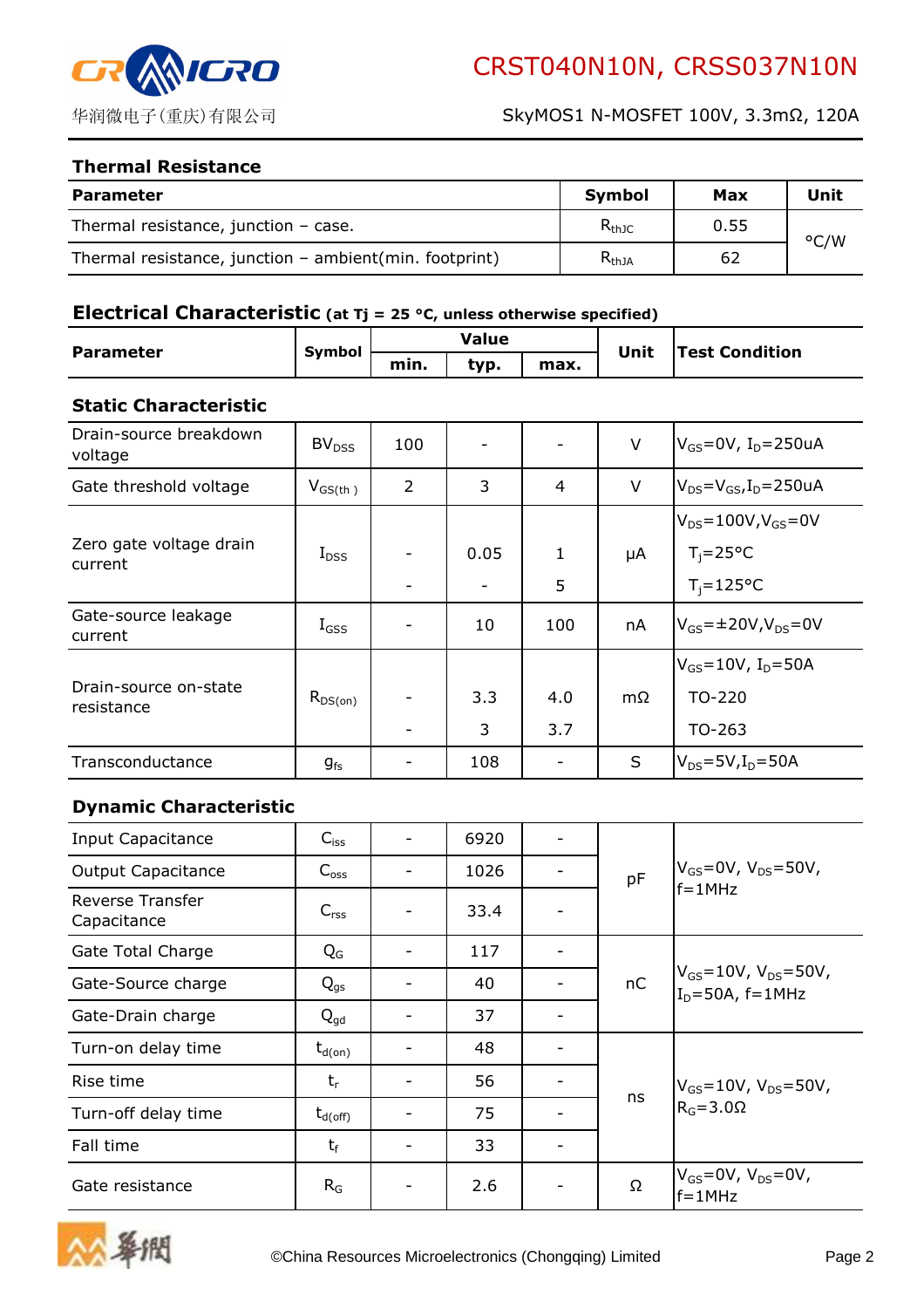

#### Body Diode Characteristic

| <b>Parameter</b>                           | Symbol   | <b>Value</b> |      |                          | Unit | <b>Test Condition</b>                                        |  |
|--------------------------------------------|----------|--------------|------|--------------------------|------|--------------------------------------------------------------|--|
|                                            |          | min.         | typ. | max.                     |      |                                                              |  |
| Body Diode Forward<br>Voltage              | $V_{SD}$ |              | 0.85 | 1.3                      | V    | $V_{GS}$ =0V, $I_{SD}$ =50A                                  |  |
| Body Diode Reverse<br><b>Recovery Time</b> | $t_{rr}$ |              | 60   |                          | ns   | $I_F = 20A$ ,<br>dI/dt=500A/µs                               |  |
| Body Diode Reverse<br>Recovery Charge      | $Q_{rr}$ |              | 560  | $\overline{\phantom{0}}$ | nC   | $\begin{cases} I_F = 20A, \\ dI/dt = 500A/\mu s \end{cases}$ |  |

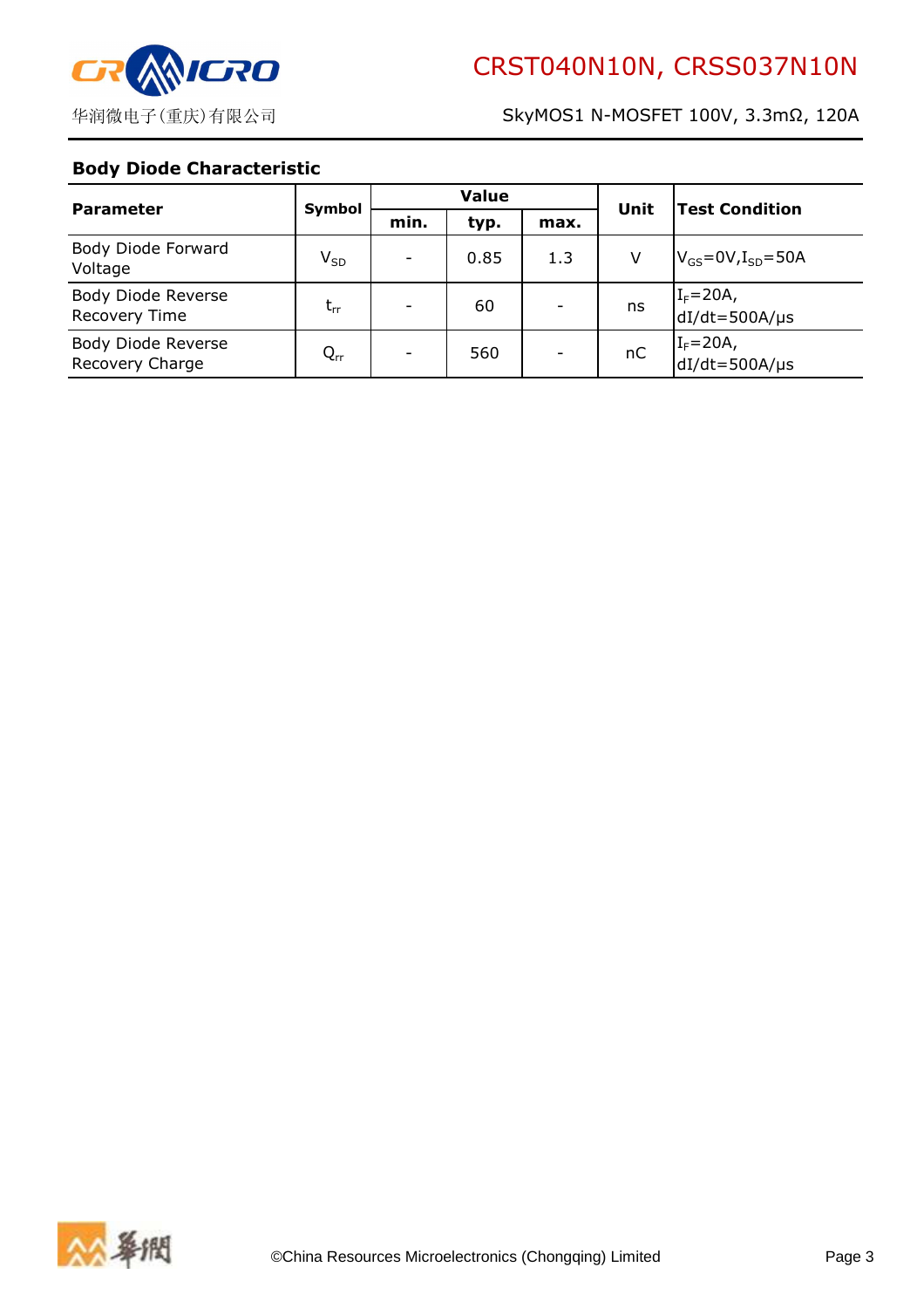

# Typical Performance Characteristics



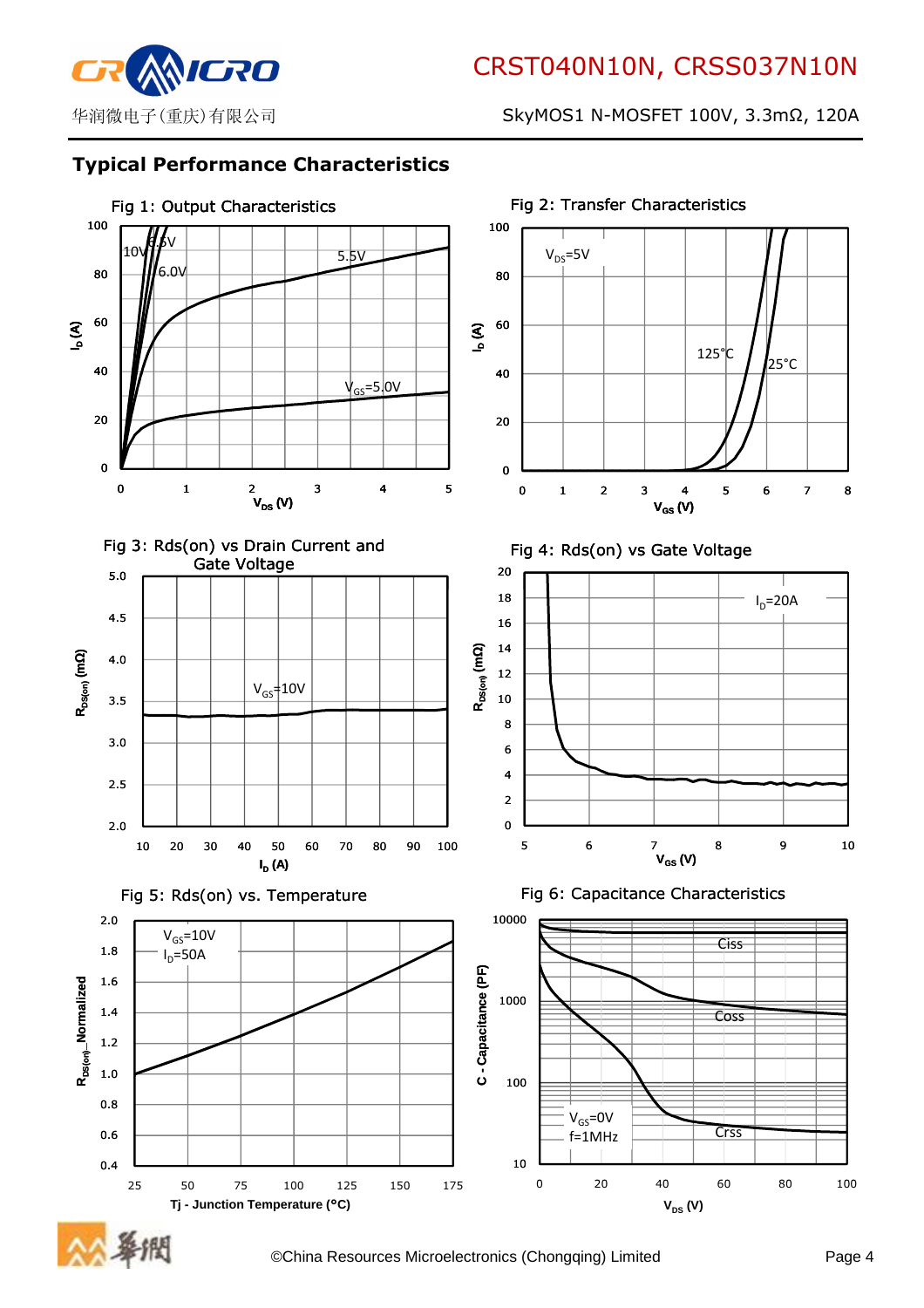

0.1

华润微电子(重庆)有限公司 SkyMOS1 N-MOSFET 100V, 3.3mΩ, 120A



0.1 1 10 100

 $V_{DS}$   $(V)$ 

Ш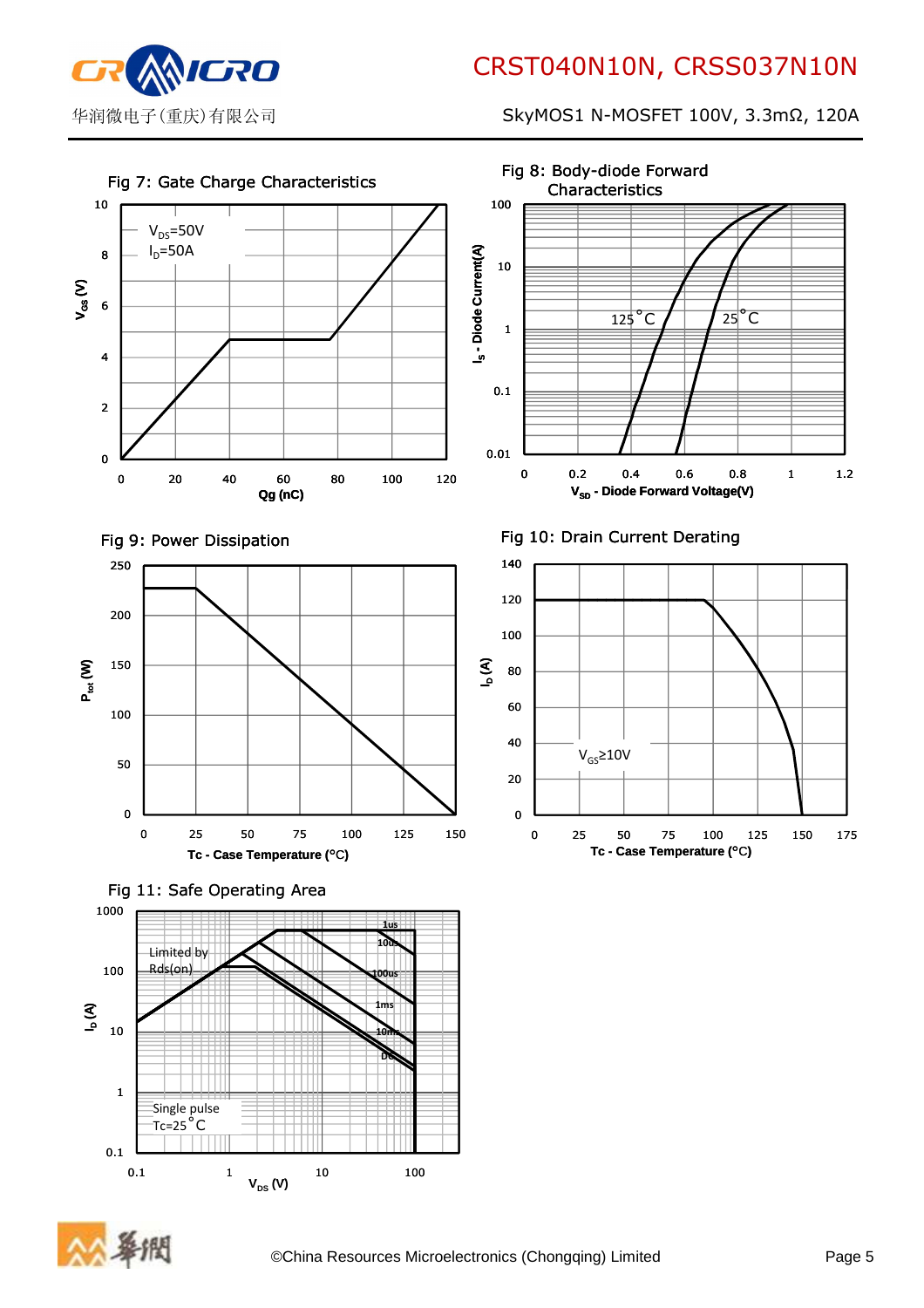WICRO

## 华润微电子(重庆)有限公司 SkyMOS1 N-MOSFET 100V, 3.3mΩ, 120A



#### Fig 12: Max. Transient Thermal Impedance

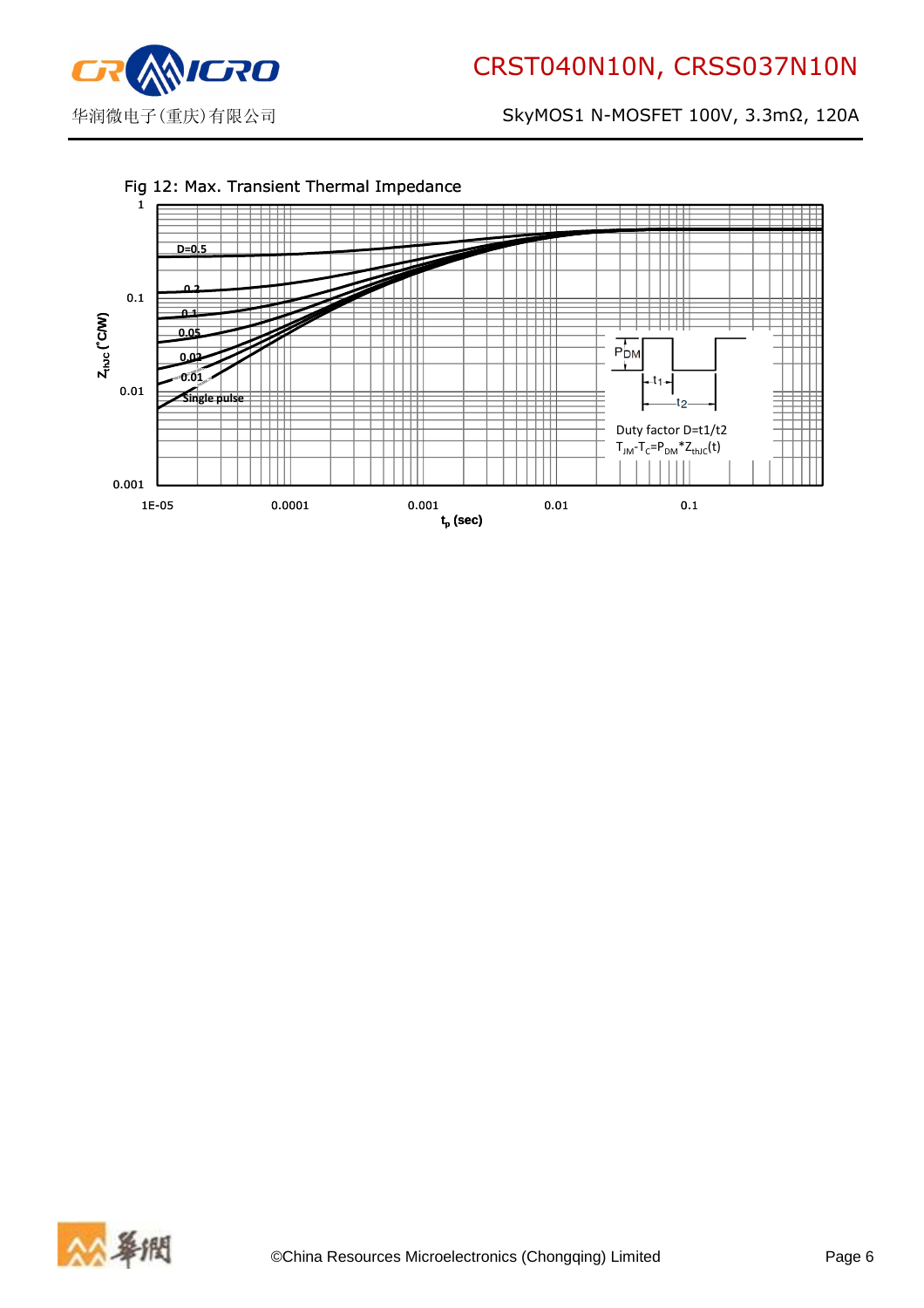

# Test Circuit & Waveform





90%

10%

Resistive Switching Test Circuit & Waveforms



#### Unclamped Inductive Switching (UIS) Test Circuit & Waveforms





 $t_1$ 

 ${\rm t_{off}}$ 





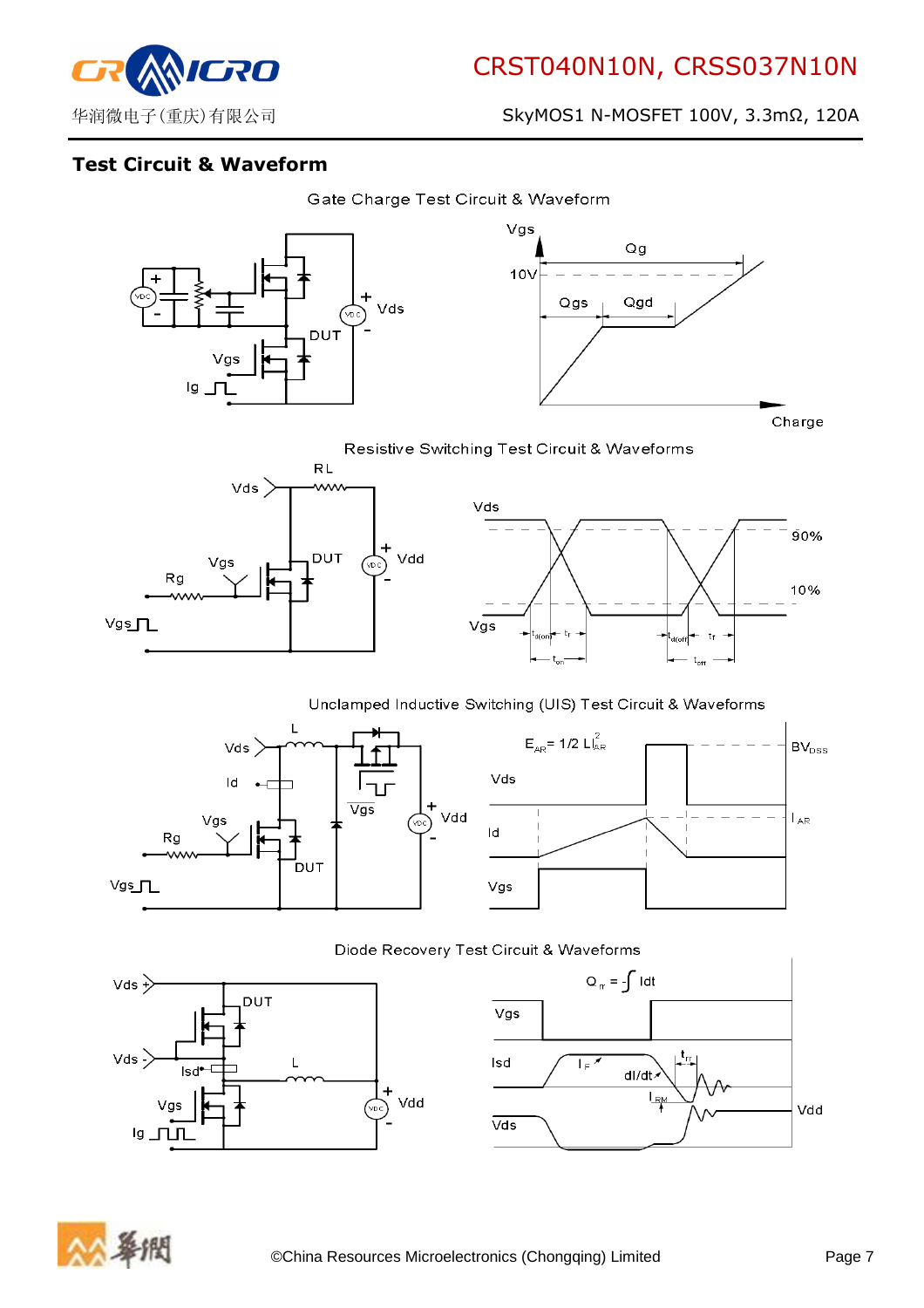

# Package Outline: TO-220-3L



|                |           | <b>Dimensions In Millimeters</b> |            | <b>Dimensions In Inches</b> |
|----------------|-----------|----------------------------------|------------|-----------------------------|
| Symbol         | Min.      | Max.                             | Min.       | Max.                        |
| A              | 4.30      | 4.80                             | 0.169      | 0.189                       |
| A1             | 1.20      | 1.45                             | 0.047      | 0.057                       |
| A <sub>2</sub> | 2.20      | 2.90                             | 0.087      | 0.114                       |
| b              | 0.69      | 0.95                             | 0.027      | 0.037                       |
| b <sub>2</sub> | 1.00      | 1.60                             | 0.039      | 0.063                       |
| $\mathsf{C}$   | 0.33      | 0.65                             | 0.013      | 0.026                       |
| D              | 14.70     | 16.20                            | 0.579      | 0.638                       |
| D1             | 8.59      | 9.65                             | 0.338      | 0.380                       |
| D <sub>2</sub> | 11.75     | 13.60                            | 0.463      | 0.535                       |
| e              | 2.54 BSC. |                                  | 0.100 BSC. |                             |
| E.             | 9.60      | 10.60                            | 0.378      | 0.417                       |
| E1             | 7.00      | 8.46                             | 0.276      | 0.333                       |
| H1             | 6.20      | 7.00                             | 0.244      | 0.276                       |
| L              | 12.60     | 14.80                            | 0.496      | 0.583                       |
| L1             | 2.70      | 3.80                             | 0.106      | 0.150                       |
| L2             | 12.13     | 16.50                            | 0.478      | 0.650                       |
| Q              | 2.40      | 3.10                             | 0.094      | 0.122                       |
| P              | 3.50      | 3.90                             | 0.138      | 0.154                       |

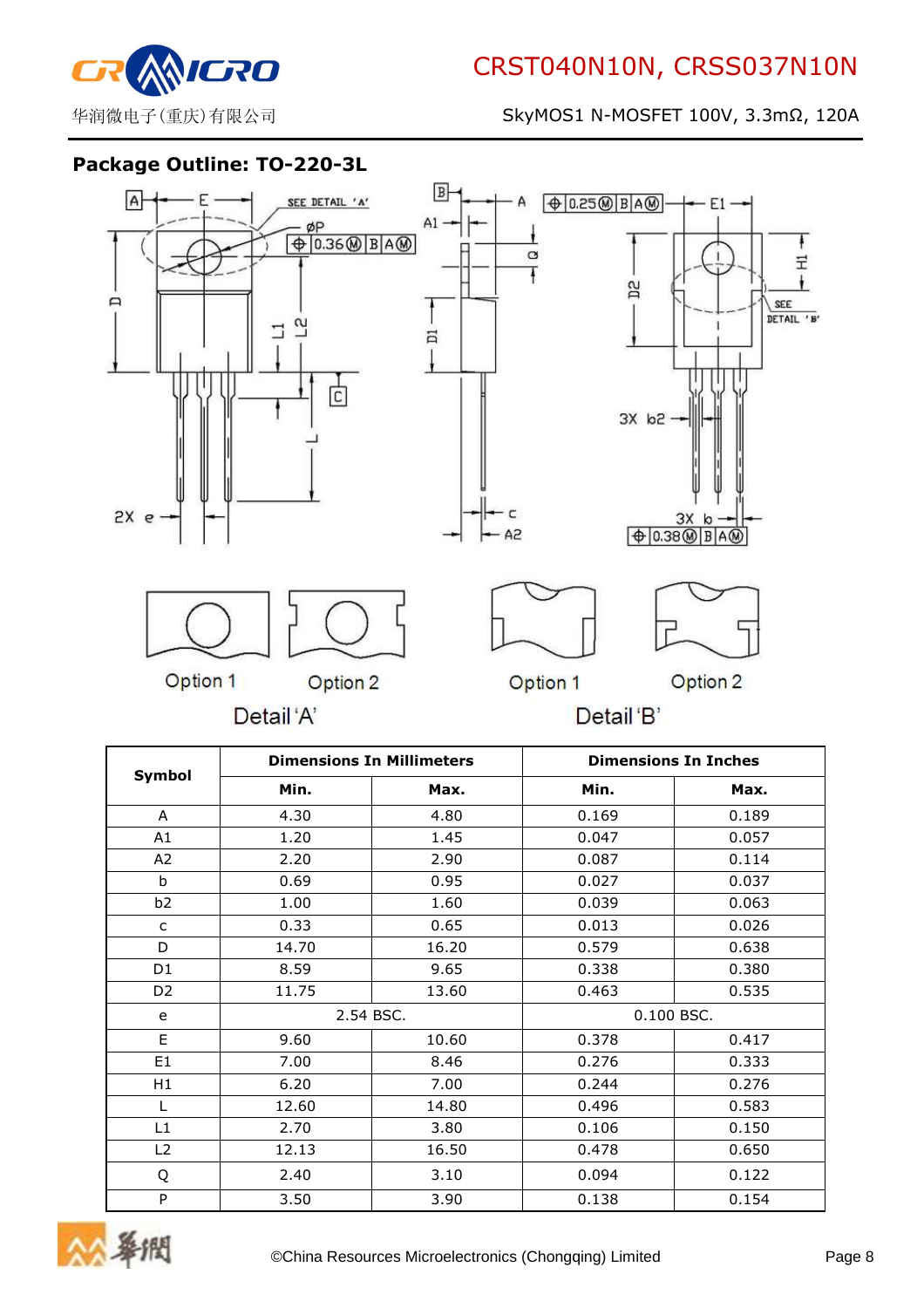

Package Outline: TO-263



Option 1

- Detall D

 $-2 \times e$ 

DETAIL D

Option 2



UNIT: mm

| Symbol         |           | <b>Dimensions In Millimeters</b> |            | <b>Dimensions In Inches</b> |
|----------------|-----------|----------------------------------|------------|-----------------------------|
|                | Min.      | Max.                             | Min.       | Max.                        |
| A              | 4.30      | 4.86                             | 0.169      | 0.191                       |
| A1             | 0.00      | 0.25                             | 0.000      | 0.010                       |
| A <sub>2</sub> | 2.34      | 2.79                             | 0.092      | 0.110                       |
| b              | 0.68      | 0.94                             | 0.027      | 0.037                       |
| b <sub>2</sub> | 1.15      | 1.35                             | 0.045      | 0.053                       |
| $\mathsf{C}$   | 0.33      | 0.65                             | 0.013      | 0.026                       |
| c2             | 1.17      | 1.40                             | 0.046      | 0.055                       |
| D              | 8.38      | 9.45                             | 0.330      | 0.372                       |
| D <sub>1</sub> | 6.90      | 8.17                             | 0.272      | 0.322                       |
| e              | 2.54 BSC. |                                  | 0.100 BSC. |                             |
| E.             | 9.78      | 10.50                            | 0.385      | 0.413                       |
| E1             | 6.50      | 8.60                             | 0.256      | 0.339                       |
| H.             | 14.61     | 15.88                            | 0.575      | 0.625                       |
| L              | 2.24      | 3.00                             | 0.088      | 0.118                       |
| L1             | 0.70      | 1.60                             | 0.028      | 0.063                       |
| L2             | 1.00      | 1.78                             | 0.039      | 0.070                       |
| L3             | 0.00      | 0.25                             | 0.000      | 0.010                       |